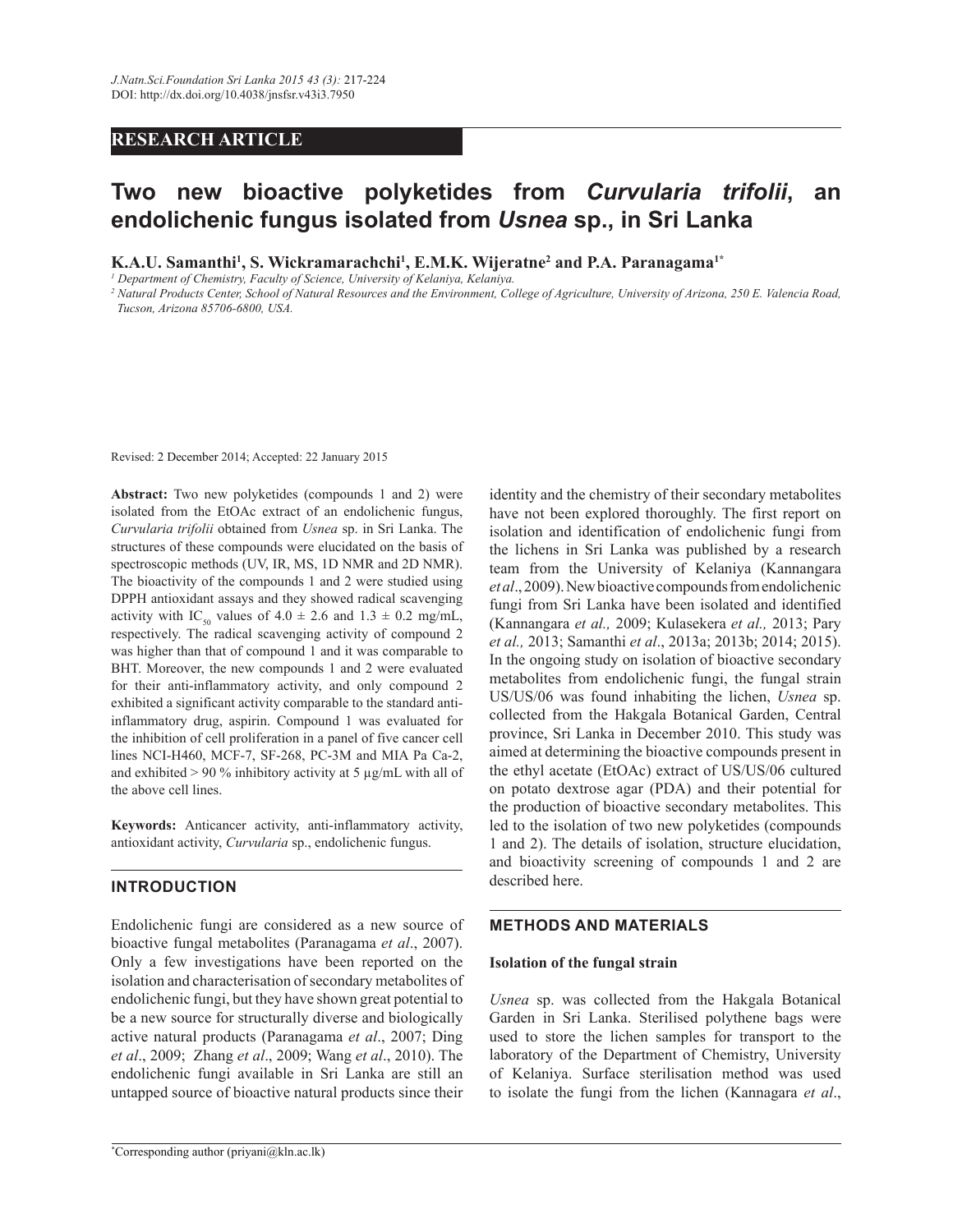2009). Samples of *Usnea* sp. were cleaned in tap water and surface sterilised by consecutive immersion for 10 s in 95 % ethanol, 3 min in 0.5 % sodium hypochloride and 30 s in 75 % ethanol. Sterile filter papers were used to dry the cleaned lichens, which were cut aseptically into small segments (1 mm  $\times$  1 mm). Twenty pieces of the lichen were placed on 2 % malt extract agar (MEA) supplemented with 0.01 % streptomycin. The plates were sealed with parafilm and incubated up to 14 d at room temperature under ambient light. Pure cultures were prepared using fungi growing from each lichen particle. The identification of fungi was initially carried out using the sticky tape method (Felgel, 1980) and identification keys (Barron, 1988). The pure culture of the fungus was photographed and deposited as a living voucher at the Department of Chemistry, University of Kelaniya, Sri Lanka under the accession number US/US/06.

# **Molecular identification of isolated endolichenic fungus**

Molecular identification of the isolated pure strain of the endolichenic fungus was performed using a molecular biological protocol by genomic DNA extraction, amplification and sequencing as described by Samanthi *et al*. (2015). The extraction of fungal DNA was carried out using Promega Wizard® Genomic DNA Purification Kit, and the fungal strain was identified by analysis of the nuclear internal transcribed spacer (ITS) region of the extracted DNA and selective amplification by polymerase chain reaction (PCR) using ITS 1 and ITS 4 primers (Arnold & Lutzoni, 2007). Before being subjected to sequencing, excess nucleotides and the remaining primers and enzymes in the PCR product were removed according to a gel purification protocol. Agarose gel electrophoresis was carried out to separate the desired amplified DNA bands from non specific bands. To isolate the DNA from the gel, Promega Wizard® SV Gel and PCR Clean-Up System were used (Betz & Strader, 2002). The amplified and purified DNA was subjected to DNA sequencing and the obtained sequences were submitted to the GenBank as a nucleotide query and compared with already existing DNA sequences using NCBI BLAST® . (*http://www.ncbi. nlm.nih.gov/blast/*)

# **Extraction and isolation**

A culture of *C. trifolii* was grown in PDA for ten days. The secondary metabolites were extracted with EtOAc  $(6 \times 500$  mL) and the solvent was evaporated under reduced pressure. This afforded a dark brown solid (1.3 g), which was found to be active in antioxidant assay using the 2,2-diphenyl-1-picrylhydrdrazyl (DPPH) method.

A portion (1.2 g) of the EtOAc extract was partitioned between hexane and 80 % MeOH in water and the bioactive aqueous MeOH fraction was diluted to 50 % aqueous MeOH by the addition of water, and extracted with  $CHCl<sub>3</sub>$ . The evaporation of solvents under reduced pressure yielded hexane  $(441.3 \text{ mg})$ , CHCl<sub>3</sub>  $(628.1 \text{ mg})$ and 50 % aqueous MeOH (365.3 mg) fractions. A portion  $(600 \text{ mg})$  of the bioactive CHCl<sub>3</sub> fraction was subjected to column chromatography on silica gel (20.0 g) by elution with  $CH_2Cl_2$  followed by increasing amounts of MeOH in  $CH_2Cl_2$ , and it afforded 44 fractions (20 mL each). These fractions were combined on the basis of their TLC profiles to obtain  $F_1$  (21.5 mg),  $F_2$  (40.8 mg),  $F_3$  (416.2 mg),  $F_4$  (32.9 mg) and  $F_5$  (20.5 mg) of which the fraction  $F_3$  found to contain the pure major compound (416.2 mg), (compound 1). A portion (20.0 mg) of the fraction  $F_1$  was further fractionated over a column of silica gel  $(1.0 \text{ g})$  made up in  $\text{CH}_2\text{Cl}_2$ , and eluted with  $CH_2Cl_2$  containing increasing amounts of MeOH and finally 100 % MeOH. Sixty two fractions (10 mL each) were collected and combined on the basis of their TLC profiles to obtain four fractions of which the fraction  $F_{1B}$  was found to be containing a fluorescent active compound. Further purification of the fraction  $F_{1B}$  (5.0) mg) using normal phase preparative TLC yielded a new pure compound (4.2 mg), (compound 2).

#### **Scavenging ability on DPPH**

In this method, a microplate reader (Microplate Reader, Biotek, USA) and a 96-well plate were used to carry out the determination of the spectral absorption values. This assay is based on the classic method developed by Chatatikun & Chiabchalard (2013). In this method, methanolic DPPH solutions (0.25 mM, 40 μL) were added to different concentrations of butylated hydroxytoluene (BHT) (3.13, 6.25, 12.50, 25.00, 50.00, 100.00 μg/mL) in the 96-well plate. These solutions were gently mixed and incubated in the dark for 30 min at room temperature. Then the absorbances of the resulting solutions were measured at 517 nm with the microplate reader (Biotek, USA). For preparation of the standard curve, different concentrations of DPPH in methanol solutions were used and the BHT concentration (μg/mL) in the reaction medium was calculated from the calibration curve. The inhibition rate was calculated and plotted *versus* test concentrations to determine the IC<sub>50</sub> (Sakat *et al.*, 2010).

# **Anti-inflammatory activity using HRBC membrane stability assay**

This assay was carried out according to the method of Sakat *et al*. (2010) with modifications. Blood was collected from healthy human volunteers who had not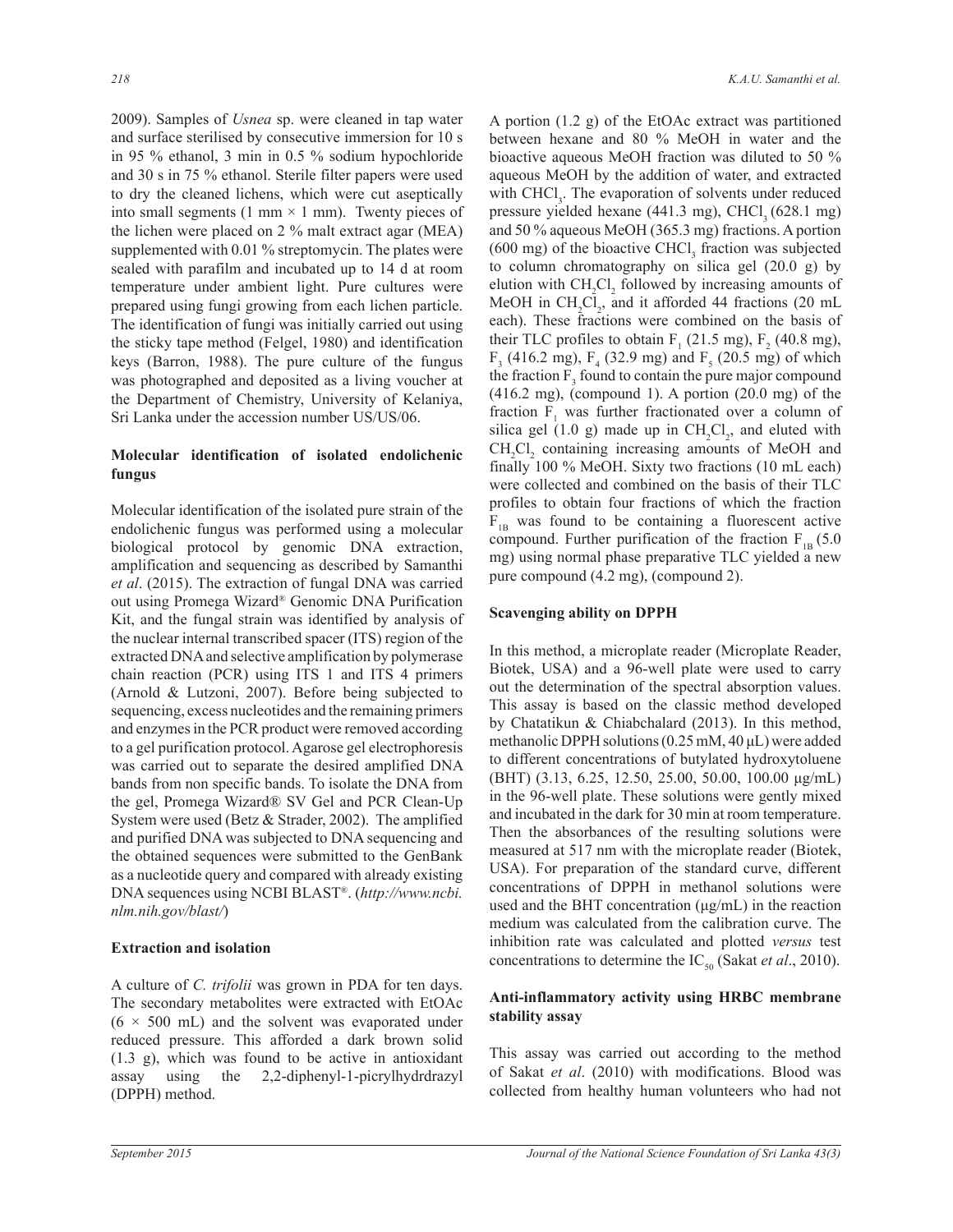taken any anti-inflammatory drugs for 2 months prior to the experiment. The blood was transferred to heparinised centrifuge tubes and centrifuged at 3,000 rpm followed by washing three times with an equal volume of normal saline and reconstituted as 10 % v/v suspension with normal saline. The reaction mixture (5.5 mL) consisted of 5 mL of the test solution and 0.5 mL of 10 % RBCs suspension. Saline was also added to the control test tube instead of the sample. Aspirin was taken as the standard drug. All the centrifuge tubes containing the reaction mixtures were incubated in a water bath at 56 °C for 30 min and cooled under running tap water. The reaction mixtures were centrifuged at 3000 rpm for 10 min and the absorbances of the supernatants were taken at 560 nm. The test was performed in triplicate. Percentage membrane stabilisation activity was calculated (Sakat *et al*., 2010) and plotted against test concentrations to determine the  $IC_{50}$ .

#### **Cytotoxicity assay**

The *in vitro* assay of cytotoxicity to human nonsmall cell lung cancer (NCI-H460), CNS glioma (SF-268), breast cancer (MCF-7), human metastatic breast adenocarcinoma (MDAMB-231), prostate adenocarcinoma (PC-3), metastatic prostate adenocarcinoma (PC-3M) and pancreatic cancer (MIAPaCa-2), and normal human primary fibroblast cells (WI-38) was carried out using the resazurin-based colourimetric (alamarBlue) assay (Wang *et al.,* 2011). The cancer cells were all cultured under standard culture conditions and the test compound or vehicle control (DMSO) was added to appropriate wells, and the cells were incubated for 72 h. Then 20 μL/well of alamarBlue solution was added into the assay plates for a final assay volume of 200 μL/well, yielding a final concentration of 10 % alamarBlue. After they were shaken for 10 s, the plates were returned to the incubator and kept for 4 h. The plates were then exposed to an excitation wavelength of 560 nm, and the fluorescence emitted at 590 nm was read. The percentage viability was expressed as fluorescence counts in the presence of the test compound as a percentage of that in the vehicle control. Doxorubicin and DMSO were used as positive and negative controls, respectively.

<sup>1</sup>H- and <sup>13</sup>C-NMR spectra were recorded on Bruker Avance III 400 instrument using  $CDCl<sub>3</sub>$  as a solvent. Shimadzu LCMS-QP8000α was used for MS analysis. Analytical and preparative thin layer chromatography (TLC) were performed on precoated 0.25 mm thick plates of silica gel 60 F254 sprayed with a solution of anisaldehyde in EtOH, followed by heating to visualise the compounds on analytical TLC. The melting point

of compound 1 was determined using a melting point apparatus (MEL-TEMP® , USA).

# **RESULTS AND DISCUSSION**

The fungus, US/US/06 was identified based on the morphological and molecular characteristics. The ITS sequence matched with *C. trifolii* sequences from Gene-Bank with a sequence identity of 99 %. This endolichenic fungus was identified as *Curvularia trifolii.*

 Antioxidant, anti-inflammatory and anticancer bioassays were used to detect the bioactive components in the EtOAc extract. Total antioxidant activity of the EtOAc extract of *C. trifolii* (US/US/06) was determined by DPPH assay and compared with BHT. The positive control, BHT displayed the best results  $(-60\%)$  at 200 μg/mL concentration and the results are presented in Figure 1. Activity of the EtOAc extract increased in a



Figure 1: DPPH radical scavenging activity of the EtOAc extract after 15 minutes of reaction. Each value is expressed as hexane, chloroform and methanol fractions of *C. trifolii.*  The results were compared with the positive control, BHT mean  $\pm$  SD (n = 3)

concentration dependent manner. At the concentration of 200 μg/mL the inhibitory effect of the EtOAc extract of *C. trifolii* was found to be 9 % for DPPH (Figure 1).

 Total anti-inflammatory activity of the EtOAc extract of *C. trifolii* (US/US/06), was evaluated by the Human Red Blood Cell Membrane (HRBCM) stability assay (Sakat *et al*., 2010) and compared with the positive control aspirin. Aspirin showed 72 % inhibition at the concentration of 182 μg/mL. The anti-inflammatory activity of the EtOAc extract increased in a concentration dependent manner compared to aspirin. At 182 μg/mL, effect of the EtOAc extract of *C. trifolii* was found to be 14 % for HRBCM stability (Figure 2).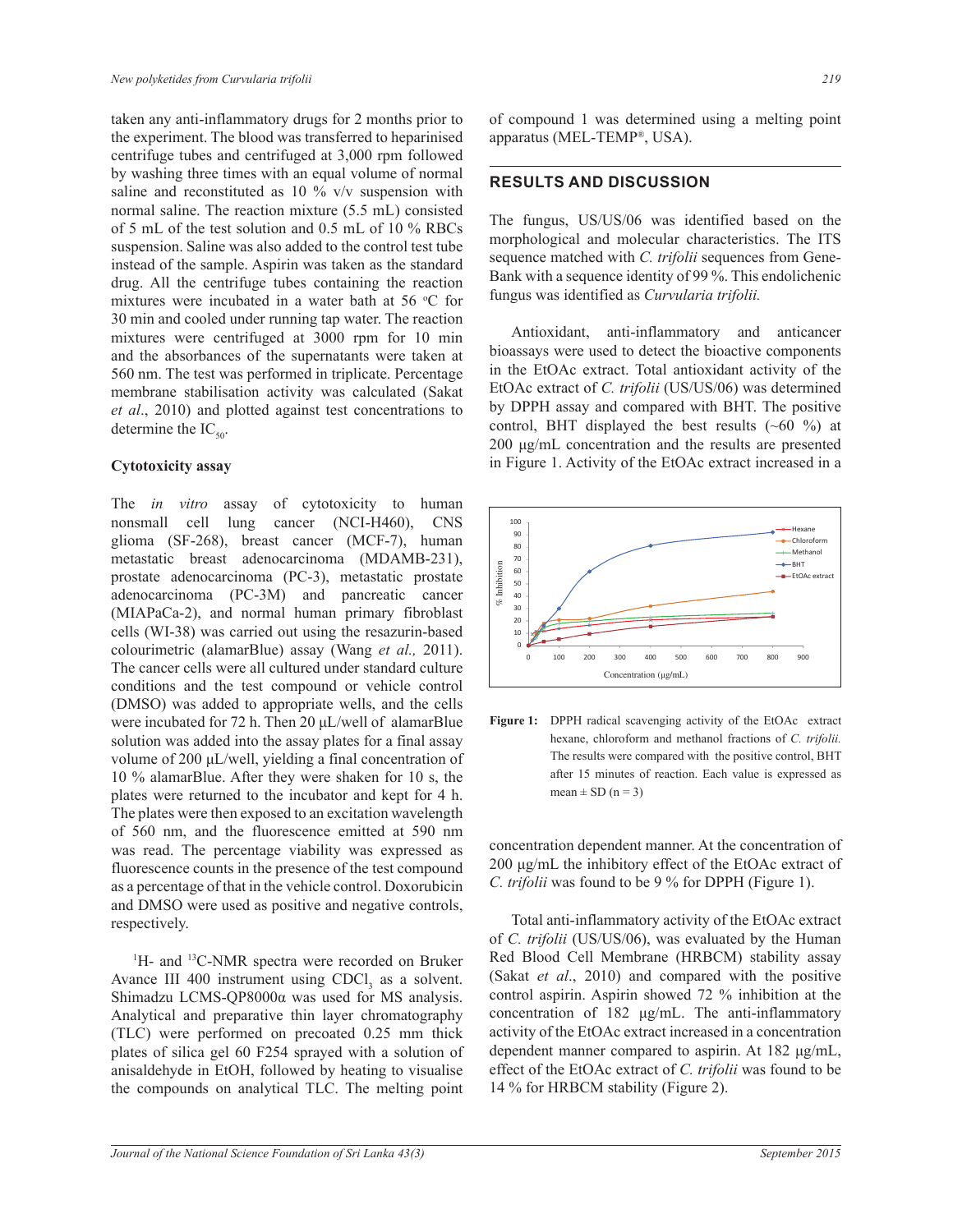

**Figure 2:** Anti-inflammatory activity of the crude EtOAc extract, hexane, chloroform and methanol fractions of *C. trifolii.*  The results were compared with the positive control, aspirin. Each value is expressed as mean  $\pm$  SD (n = 3)

Antioxidant active EtOAc extract of the solid culture of *C. trifolii* was partitioned with hexane,  $CHCl<sub>3</sub>$  and 50  $\%$ MeOH, and the results revealed that the  $CHCl<sub>3</sub>$  fraction had the highest activity (Figure 1). Bioassay- guided fractionation of the antioxidant active CHCl<sub>3</sub> fraction of *C. trifolii* using normal-phase column chromatography and preparative TLC indicated two pure compounds 1 and 2. The pure compound 1 was the major compound present in the crude extract (27.8 %) and was obtained as a white crystalline solid with a melting point of 194 – 196 °C and a molecular formula  $C_{16}H_{24}O_4$  and indicated a 5 degree of unsaturation. The structure of compound 1 was confirmed by a combination of <sup>1</sup>H NMR, <sup>13</sup>C NMR , HSQC, HMBC, DQF-COSY, DEPT and FABMS spectra. Its IR spectrum had absorption bands at  $3425$  and  $1674$  cm<sup>-1</sup> suggesting the presence of hydroxyl and carbonyl groups, and the UV  $\lambda_{\text{max}}$  at 240 nm indicated the presence of an α,β-unsaturated lactone chromophore.

The <sup>1</sup>H NMR spectrum of compound 1 indicated the occurrence of one 3H singlet due to CH<sub>3</sub> groups ( $\delta_H$  1.2) and three 1H double doublets at  $\delta_{\text{H}}$  7.33, 5.80 and 5.22 due to three olefinic protons attached to C2, C3, C11, and the olefinic C attached to C12 showed a multiplet as it was coupled with the two protons attached to C13 at  $\delta_c$  130.2. DEPT spectrum of compound 1 indicated the occurrence of five CH<sub>2</sub> ( $\delta_c$  34, 31.8, 26.7, 41.0 and 42.9) groups accounting for 17 protons in compound 1 (Table 1). The <sup>1</sup>H−<sup>1</sup>H COSY spectrum of compound 1 indicated the presence of one continuous spin system: CH(14a)−CH(1)−CH(2)−CH(3) to CH(10a).

 The <sup>13</sup>C NMR and DEPT spectra of compound 1 exhibited 16 carbon signals, including one ester carbonyl (C4,  $\delta_c$ 167), one methyl carbon (C15,  $\delta_c$  21.0), five methylene carbons (C9, C8, C7, C10 and C13 with  $\delta_c$  26.7, 31.8, 34.0, 41.0 and 42.9, respectively), four olefinic carbons (C2, C11, C12 and C3 with  $\delta_c$  152.8, 136.8, 130.2 and 117.0, respectively) and five methine carbons (C10a, 14a, C6, C14 and C1 with  $\delta_c$  44.3, 51.8, 72.0, 72.1 and 75.6, respectively). The proton at  $\delta_{\rm H}$  4.8 of compound 1 showed HMBC correlations with carbonyl carbon at C-4 ( $\delta_c$ 167), C-7 ( $\delta_c$ 35), C-8 ( $\delta_c$ 32), and C-9  $(\delta_c^2)$  suggesting that this proton is attached to the twelve membered ring at C-6 (Figure 1). The olefinic proton at H-3 ( $\delta$ <sub>H</sub> 5.8) of compound 1 showed HMBC correlations with carbonyl carbon C-4 ( $\delta_c$ 167), C-2 ( $\delta_c$ 153), C-14a  $(\delta_c 53)$  and C-1  $(\delta_c 80)$  confirming the presence of the proton ( $\delta_{\text{H}}$ 5.8) attached to C-3 ( $\delta_{\text{C}}$ 117). The methyl proton at  $\delta_{\rm H}$ 1.3 showed HMBC correlations with C-4 ( $\delta_c$ 167), C-7 ( $\delta_c$ 35), and C-8 ( $\delta_c$ 32) assigning it to C-15 and the carbonyl carbon to C-4. The structure of the new compound 1 was thus established as 1,14-dihydroxy-6 methyl-6,7,8,9,10,10α,14,14α-octahydro-1H-benzo[f] [1]oxacyclododecin-4(13H)-one. Compound 1 was found to be active in the anticancer assay at  $5 \mu g/mL$ with (NCIH-460), (MCF-7), (SF-268), (PC3M), and (MDA-MB-231) cell lines showing  $> 90\%$  inhibitory activity (Table 3). However compound 1 did not show any significant activity against the antioxidant and anti-inflammatory assays (Figure 3).



**Figure 3:** Selected HMBC correlations for compound 1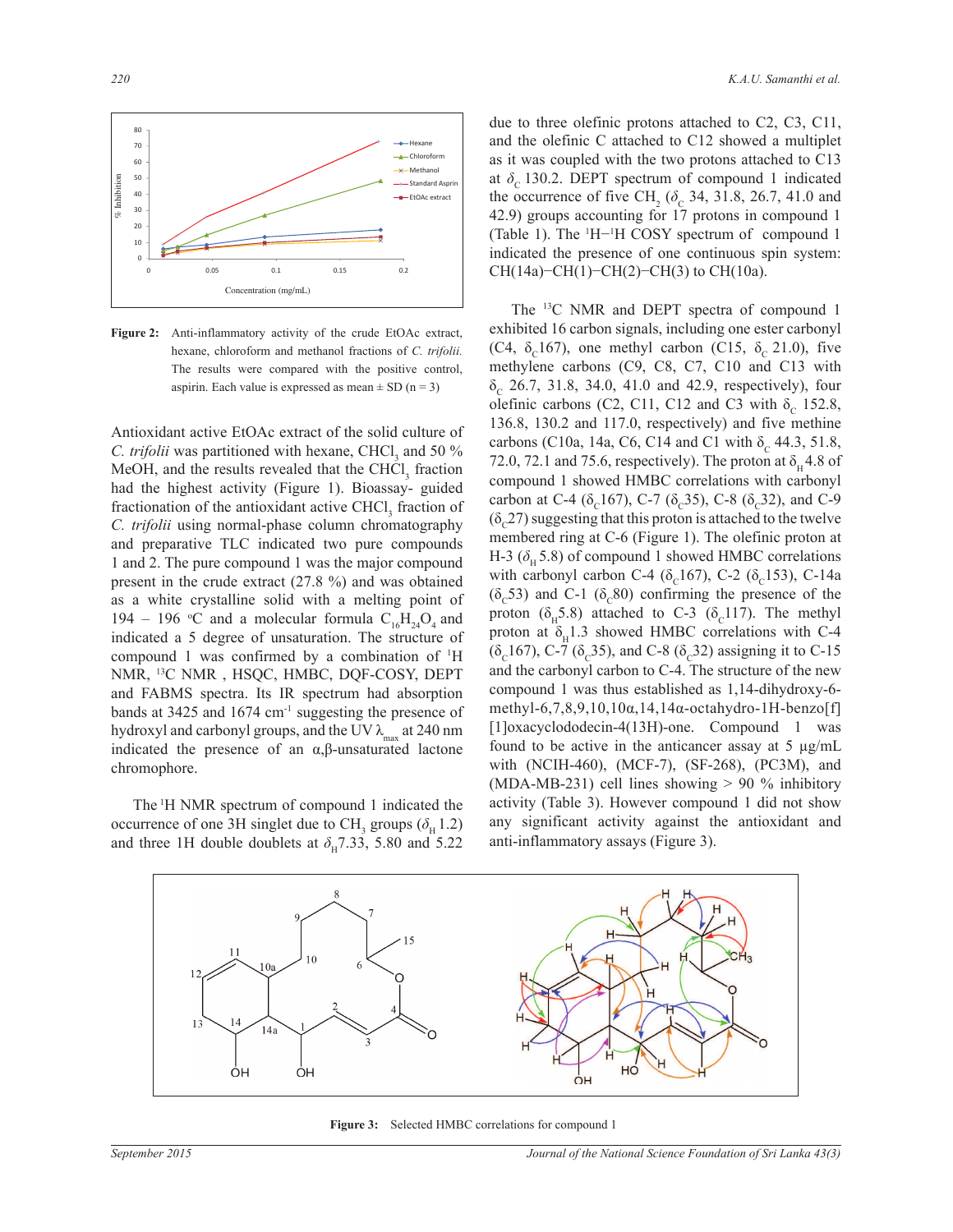| Position       | $\delta^{13}C$   | $\delta$ <sup>1</sup> H           | <b>HMBC</b>            |  |
|----------------|------------------|-----------------------------------|------------------------|--|
|                | (mult, nH, J/Hz) |                                   |                        |  |
| 1              | 75.6             | $3.96$ (m, 1H)                    | 2, 3, 10, 14a          |  |
| $\mathfrak{2}$ | 152.8            | 7.33 (dd, 1H, 4, 16) 1, 3, 4, 14a |                        |  |
| 3              | 117.0            | 5.80 (dd, 1H, 2, 16) 1, 2, 4, 14a |                        |  |
| $\overline{4}$ | 167.0            |                                   |                        |  |
| 6              | 72.0             | $4.76$ (m, 1H)                    | 4, 7, 9, 15            |  |
| $\tau$         | 34.0             | $1.66$ (m, 1H)                    | 6                      |  |
|                | $1.46$ (m, 1H)   | 10, 15                            |                        |  |
| 8              | 31.8             | $1.76$ (m, 1H)                    | 7                      |  |
|                | $1.94$ (m, 1H)   | 9,7                               |                        |  |
| 9              | 26.7             | $0.84$ (m, 1H)                    | 7                      |  |
|                | $1.78$ (m, 1H)   |                                   |                        |  |
| 10             | 41.0             | $1.70$ (m, 1H)                    | 1,9                    |  |
|                | $1.96$ (m, 1H)   | 11, 12                            |                        |  |
| 10a            | 44.3             | $2.26$ (m, 1H)                    | 1, 11, 12, 14, 14a, 13 |  |
| 11             | 136.8            | 5.22 (dd, 1H, 8, 16)              | 9, 10a, 14a            |  |
| 12             | 130.2            | $5.63$ (m, 1H)                    | 14a                    |  |
| 13             | 42.9             | $1.41$ (m, 1H)                    | 10a, 14a, 14, 12       |  |
|                | $2.11$ (m, 1H)   | 14, 11, 14a, 10a                  |                        |  |
| 14             | 72.1             | $4.20$ (m, 1H)                    | 13, 14a                |  |
| 14a            | 51.8             | $1.83$ (m, 1H)                    | 1, 10, 10a, 2          |  |
| 15             | 21.0             | $1.20$ (d, 3H, 16)                | 7, 8, 6                |  |

**Table 1:** <sup>1</sup>H NMR Data (400 MHz, CDCl<sub>3</sub>) for compound 1

Compound 2 obtained as a fluorescent active semi - solid when analysed for  $C_{23}H_{30}O_6$  by a combination of FABMS and NMR data indicated 9 degrees of unsaturation with an isocoumarin ring. The UV  $\lambda_{\text{max}}$  at 238 nm indicated the presence of an α,β-unsaturated lactone carbonyl chromophore (Schubert & Sweeney, 1955). Its IR spectrum had absorption bands at 3438, 1706 and 1641 cm−1, suggesting the presence of a OH group, carboxylic acid carbonyl, and  $\alpha$ ,  $\beta$ -unsaturated lactone functionalities.

The <sup>1</sup>H NMR spectrum of compound 2 (Table 2) indicated the occurrence of four 3H singlets, of which three were due to CH<sub>3</sub> groups attached to carbons 4, 8 and 21 ( $\delta_H$ 1.1, 1.4 and 2.1) and the fourth due to a OCH<sub>3</sub> group ( $\delta_H$ 3.8), and one 1H singlet at  $\delta_{\rm H}$  6.5 due to an aromatic proton. DEPT spectrum of compound 2 indicated the occurrence of seven  $CH<sub>2</sub>$  groups accounting for 27 out of 30 protons. The remaining three protons were suspected to be that of the two CH and COOH groups.



**Figure 4:** Selected HMBC correlations for compound 2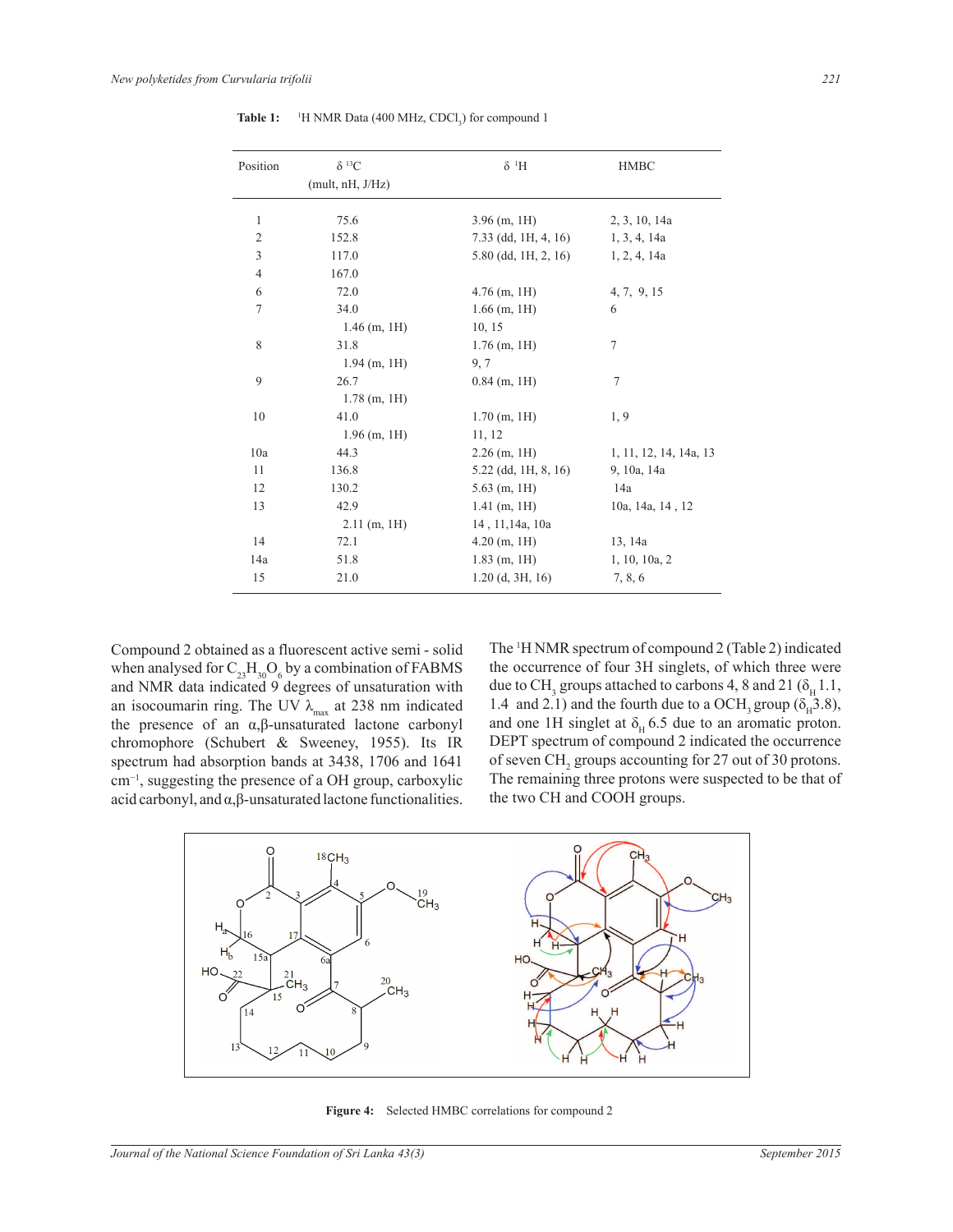

a. DPPH radical scavenging activity of the EtOAc extract of *C. trifolii* and the pure compounds (1 and 2) compared with the positive control, BHT after 15 minutes of reaction. Each value is expressed as mean  $\pm$  SD (n = 3)



- b. Anti-inflammatory activity of the EtOAc extract of *C. trifolii* and the pure compounds (1 and 2) compared with the positive control, asprin after 30 minutes of reaction. Each value is expressed as mean  $+$  SD (n = 3)
- **Figure 5:** Results of DPPH radical scavenging activity (a) and the anti-inflammatory activity (b) of the EtOAc extract of *C. trifolii* and the pure compounds (1&2) compared with the positive control

| Table 2: |  |  |  | <sup>1</sup> H NMR Data (400 MHz, CDCl <sub>3</sub> ) for compound (2) |
|----------|--|--|--|------------------------------------------------------------------------|
|----------|--|--|--|------------------------------------------------------------------------|

| Position       | $\delta^{13}C$ | $\delta$ <sup>1</sup> H<br>(mult,nH,J/Hz) | <b>HMBC</b>  |
|----------------|----------------|-------------------------------------------|--------------|
|                |                |                                           |              |
| 2              | 171.5          |                                           |              |
| 3              | 112.8          |                                           |              |
| $\overline{4}$ | 115.6          |                                           |              |
| 5              | 163.0          |                                           |              |
| 6              | 100.0          | $6.45$ (s, 1H)                            | 3, 4, 7      |
| 6a             | 159.3          |                                           |              |
| 7              | 200.7          |                                           |              |
| 8              | 44.2           | $3.31$ (q, 1H)                            | 7, 9, 10, 20 |
| 9              | 31.8           | $1.22$ (m, 2H)                            | 10           |
| 10             | 27.2           | $1.25$ (m, 2H)                            | 11           |
| 11             | 29.5           | $1.24$ (m, 2H)                            |              |
| 12             | 14.1           | $0.84$ (m, 2H)                            | 11, 13       |
| 13             | 22.6           | $1.23$ (m, 2H)                            | 14           |
| 14             | 31.7           | $1.22$ (m, $2H$ )                         | 21           |
| 15             | 29.7           |                                           |              |
| 15a            | 43.3           | $2.72$ (dd, 1H, 8, 16)                    | 6a, 16, 17   |
| 16             | 66.2(a)        | $4.72$ (dd, 1H, $4, 12$ )                 | 2, 6a, 15a   |
| 16             | 66.2(b)        | $3.96$ (dd, 1H, 8, 12)                    | 6a, 15a      |
| 17             | 90.8           |                                           |              |
| 18             | 21.6           | $2.10$ (s, 3H)                            | 2, 3, 6      |
| 19             | 51.6           | $3.80$ (s, $3H$ )                         | 5            |
| 20             | 16.6           | $1.13$ (d, $3H, 8$ )                      | 7, 8, 9      |
| 21             | 21.7           | $1.38$ (s, 3H)                            | 15, 22       |
| 22             | 177.2          |                                           |              |

The presence of two spin systems:  $CH<sub>2</sub>(16)$ –CH(15a) and  $\text{CH}_2(14)$  -  $\text{CH}_3(20)$  in compound 2 was evident from its <sup>1</sup>H−<sup>1</sup>H COSY spectrum (Figure 4). The connectivity of the above two spin systems, tertiary methyls, and nonprotonated carbons was established by the analysis of the HMBC correlations (Figure 2) to constitute a structure with a twelve membered ring connected to a dihydroisocoumarin ring skeleton.

 The <sup>13</sup>C NMR spectrum (Table 2) assigned with the help of the HSQC data showed the presence of six conjugated aromatic/ olefinic carbons of which one was oxygenated ( $\delta_c$  163.3) and one was protonated ( $\delta_c$ 100.0), one methoxyl carbon ( $\delta_c$ 51.6), three methyl carbons  $(\delta_c 16.6, 21.6 \text{ and } 21.7)$ , one lactone carbonyl  $(\delta_c 172)$ , one ketone carbonyl  $(\delta_{\rm c}$  201) and a carboxylic acid carbonyl ( $\delta_{\rm c}$  177). The proton at  $\delta_{\rm H}$  6.5 of compound 2 showed HMBC correlations with methyl C-17( $\delta_c$  21.6), C-3a ( $\delta_c$  112.8) and C-15a ( $\delta_c$  43.8) suggesting that this proton is attached to the aromatic ring at C-14. The proton at H-15a  $\delta_{\rm H}$  2.7 of compound 2 showed HMBC correlations with C-1 ( $\delta_c$  66.2), C-6a ( $\delta_c$  159.3), and C-16 ( $\delta_{\rm c}$ 90.8) conforming the presence of the proton ( $\delta_{\rm H}$ ) 2.7) attached to C-15a ( $\delta_c$  43.8). The proton at  $\delta_H$  3.3 showed HMBC correlations with C-7 ( $\delta_c$  201), C-9 ( $\delta_c$ 31.8), C-10 ( $\delta_c$  27.2) and C-19 ( $\delta_c$  16.6) assigning it to H-8 and the carbonyl carbon to C-7 (Figure 2). The structure of the new compound 2 was thus established as 5-methoxy-4,8,15-trimethyl-3,7-dioxo-1,3,7,8,9,10,11,1 2,13,14,15,15α-dodecahydrocyclododeca[de]isochrome ne-15-carboxylic acid. The antioxidant assay results of compound 2 showed strong radical scavenging activity in the DPPH assay with an IC<sub>50</sub> value of 68.6  $\pm$  4.3 µg/mL and strong anti-inflammatory activity in the HRBC membrane stability assay with an IC<sub>50</sub>value of 310  $\pm$ 48.2 µg/mL (Figure 5).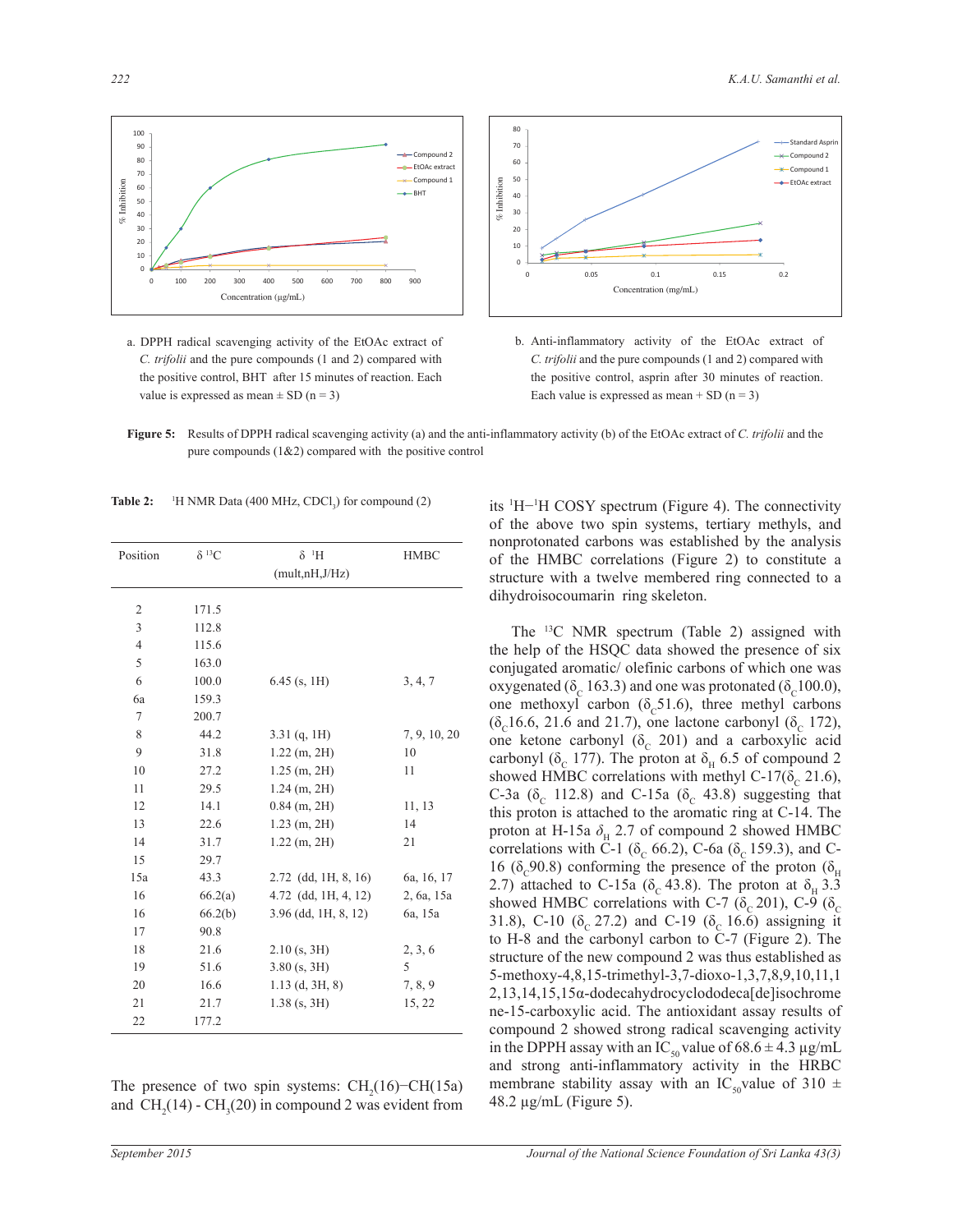| Compound |      | Tumer cell line <sup>a</sup> |        |       |              |  |
|----------|------|------------------------------|--------|-------|--------------|--|
|          | PC3M | NCI-H460                     | SF-268 | MCF-7 | $MDA-MB-231$ |  |
|          | 96.8 | 92.1                         | 98.5   | 95.5  | 99.5         |  |

**Table 3:** Cytotoxicities of compound 1 against a panel of five tumor cell lines*#*

*#* Results are expressed as percentage inhibition. Doxorubicin and DMSO were used as positive and negative controls.

*a* NCIH460, human nonsmall cell lung cancer; SF-268, human CNS cancer (glioma); MCF-7, human breast cancer; MDA-MB-231, human metastatic breast adenocarcinoma; PC-3, human prostate adenocarcinoma

# **CONCLUSION**

From the ethyl acetate extracts of *C. trifoli* grown in PDA, the macrocyclic lactone (compound 1) and macrocyclic ketone (compound 2) were obtained by column chromatography and preparative TLC. The present study identifies new anticancer, anti-inflammatory and antioxidant compounds from an endolichenic fungus, *Curvularia trifolii* isolated from the lichen, *Usnea* sp. in the Hakgala Botanical Garden, Sri Lanka. Two new polyketides were isolated from *C. trifolii* and their structures were determined as 1,14-dihydroxy-6-methyl-6,7,8,9,10,10α,14,14α-octahydro-1H-benzo [f][1]oxacyclododecin-4(13H)-one and 5-methoxy-4,8,15-trimethyl-3,7-dioxo-1,3,7,8,9,10,11,12,13,14,1 5,15α-dodecahydrocyclododeca[de]isochromene-15 carboxylic acid. This is the first report of the isolation of two new bioactive polyketides from an endolichenic fungus from *Usnea* sp. collected from Sri Lanka. The structures of the new compounds were elucidated using <sup>1</sup>H, <sup>13</sup>C NMR, DEPT, HMBC, HSQC and FABMS data. The results of this study suggest that endolichenic fungi available in Sri Lanka is a potential source of novel bioactive compounds.

## **REFERENCES**

- 1. Arnold A.E. & Lutzoni F. (2007). Diversity and host range of foliar fungal endophytes: are tropical leaves biodiversity hotspots? *Ecology* **88**: 541 ‒ 549. DOI: http://dx.doi.org/10.1890/05-1459
- 2. Barron L.G. (1988). *The Genera of Hypomycetes from Soil* (eds. F.L. Malber & E. Robert). Krieger Company, Florida, USA.
- 3. Chatatikun M. & Chiabchalard A. (2013). Phytochemical screening and free radical scavenging activities of orange baby carrot and carrot (*Daucus carota* Linn.) root crude extracts. *Journal of Chemical and Pharmaceutical Research*   $5(4): 97 - 102.$
- 4. Ding G., Li Y., Fu S., Liu S., Wei J. & Che Y. (2009). Ambuic acid and torreyanic acid derivatives from the endolichenic fungus *Pestalotiopsis* sp. *Journal of Natural Products* **72**: 182 ‒ 186. DOI: http://dx.doi.org/10.1021/np800733y
- 5. Felgel T.W. (1980). Semipermanent microscope slides of micro fungi using sticky tape technique. *Canadian Journal of Microbiology* **26**: 551 ‒ 553.
- 6. Kannangara B.T.S.D.P., Rajapaksha R.S.C.G. & Paranagama P.A. (2009). Nature and bioactivities of endolichenic fungi in *Pseudocypellaria* sp.*, Parmotrema* sp., and *Usnea* sp. at Hakgala montane forest in Sri Lanka. *Journal of Letters in Applied Microbiology* **48**: 203 ‒ 209.

DOI: http://dx.doi.org/10.1111/j.1472-765X.2008.02512.x

- 7. Kulasekara C.N., Wickramarachchi S. & Paranagama P.A. (2013). Antioxidant and antifungal activities of secondary metabolites of the endolichenic fungus, *Penicillium pinophilum* isolated from the lichen *Pseudocypherllaria*  sp. available in Sri Lanka, *Proceedings of the 42nd Annual Sessions, Institute of Chemistry Ceylon*, Adamantane House, Rajagiriya, Sri Lanka,  $21 - 22$  June, p. 32.
- 8. Paranagama P.A., Wijeratne E.M.K., Burns A.M., Marron M.T., Gunatilaka M.K., Arnold A.E. & Gunatilaka A.A.L. (2007). Heptaketides from *Corynespora* sp. inhabiting the Cavern Beard Lichen, *Usnea cavernosa:* first report of metabolites of an endolichenic fungus. *Journal of Natural Products* **70**: 1700 ‒ 1705.

DOI: http://dx.doi.org/10.1021/np070466w

- 9. Pary F., Kulasekera C., Wickramaarchchi S. & Paranagama P. (2013). Isolation and molecular identification of endolichenic fungi inhabiting in the lichen *Pseudocypherllaria* sp. available in Sri Lanka, *Proceedings of the 69th Annual Sessions of the Sri Lanka*  Association for the Advancement of Science,  $2<sup>nd</sup> - 6<sup>th</sup>$ December 2013, p. 104.
- 10. Sakat S.S., Juvekar A.R. & Gambhire M.N. (2010). *In-vitro* antioxidant and anti-inflammatory activity of methanol extract of *Oxalis corniculata* Linn. *International Journal of Pharmacy and Pharmaceutical Sciences* **2**: 146 ‒ 155.
- 11. Samanthi U., Kulasekara C., Adihetti S., Wickramarachchi S. & Paranagama P.A. (2013a). Preliminary investigation of isolation of bioactive secondary metabolites produced by *Penicillium citrinum,* inhabiting the lichen *Pamotrema*